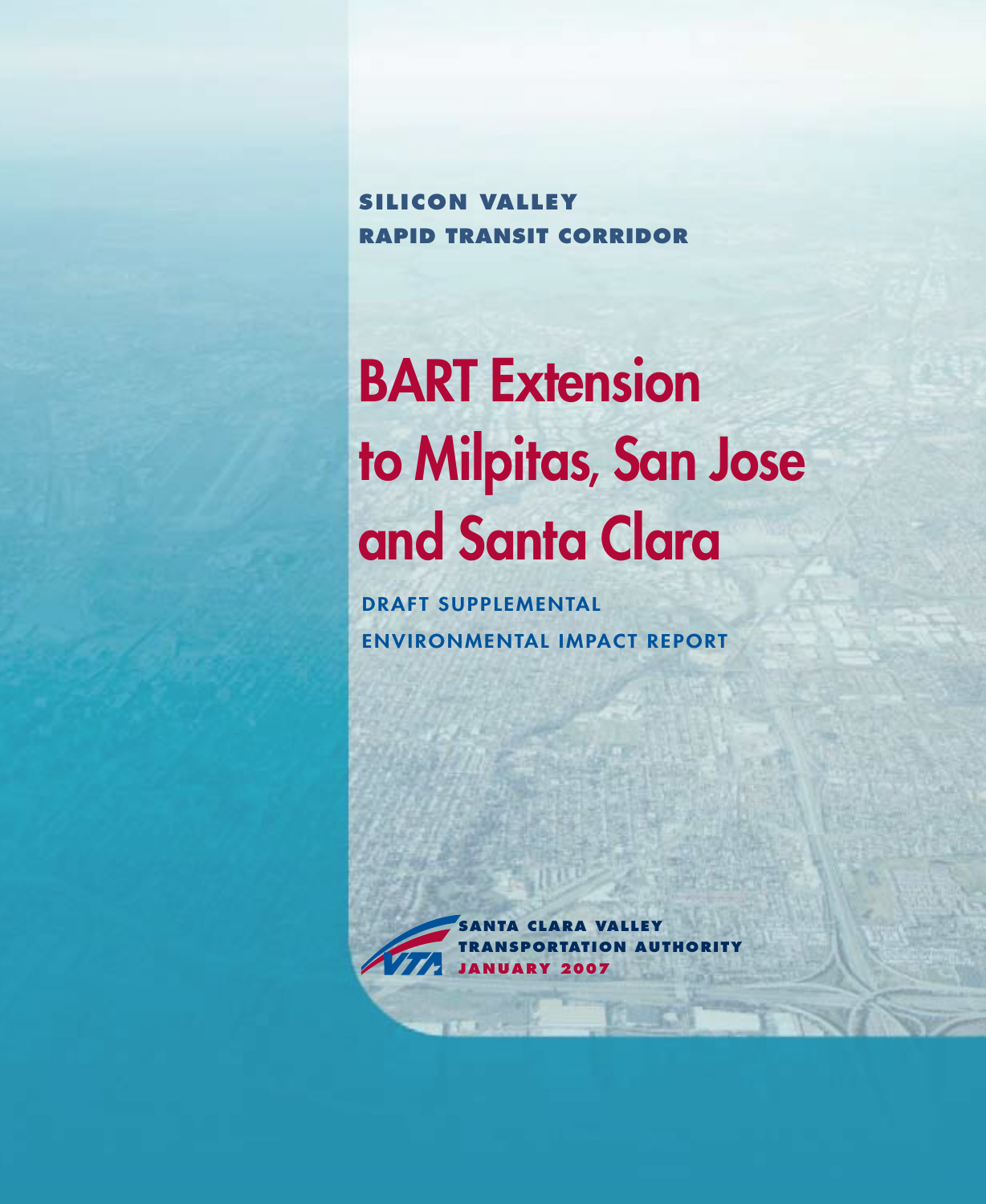#### SILICON VALLEY RAPID TRANSIT CORRIDOR

BART Extension to Milpitas, San Jose and Santa Clara in the Cities of Fremont, Milpitas, San Jose and Santa Clara

Draft Supplemental Environmental Impact Report (sch#2002022004)

## Prepared Pursuant to

California Environmental Quality Act, Public Resources Code 21000 et seq.; and the CEQA Guidelines, California Administrative Code, 15000 et seq.

## Prepared by

Santa Clara Valley Transportation Authority

January 2007